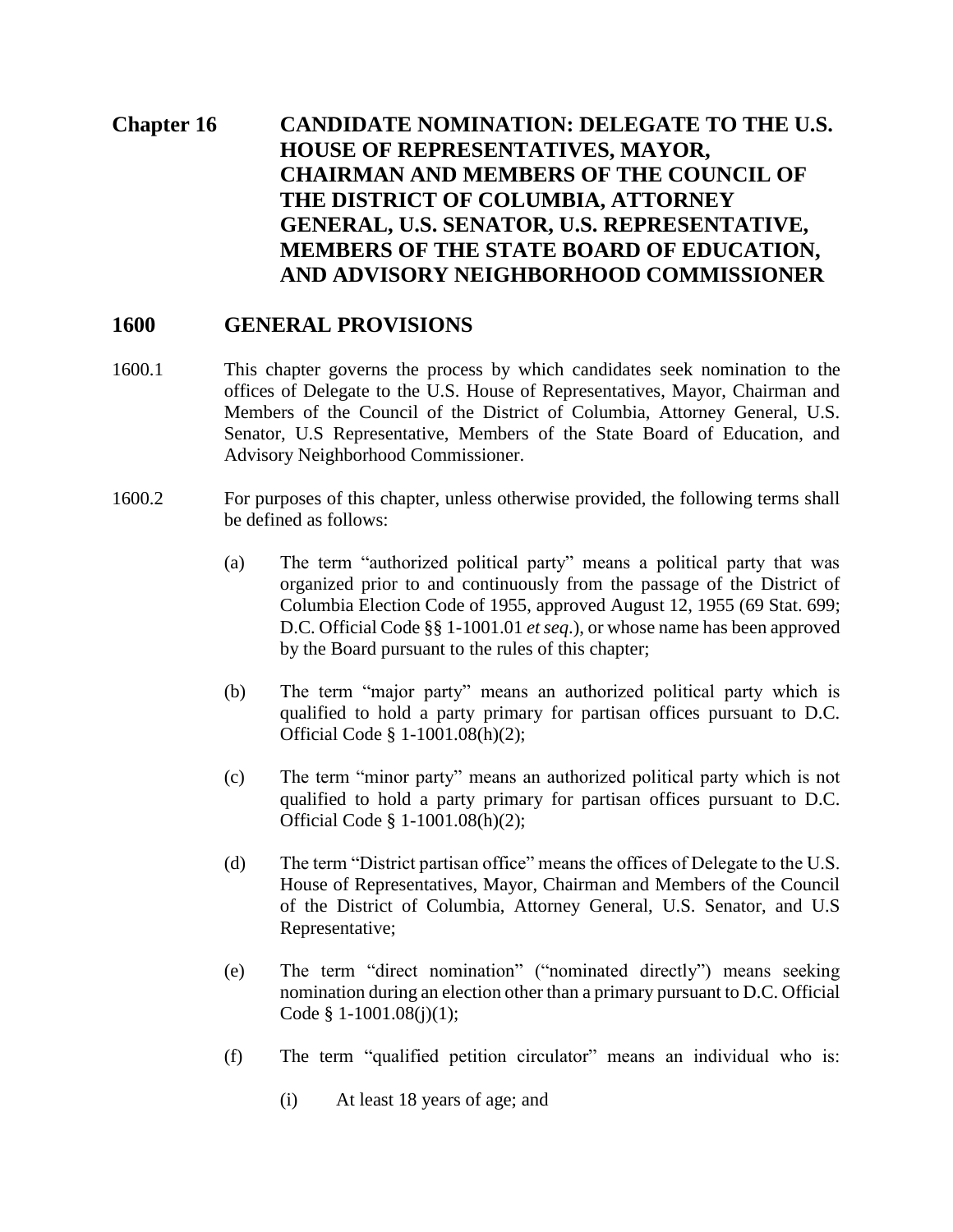- (ii) Either a resident of the District of Columbia, or a resident of another jurisdiction who has registered as a petition circulator with the Board in accordance with this chapter.
- (g) The term "independent" refers to an individual who is not affiliated with any authorized political party.
- 1600.3 Each candidate for District partisan office shall seek nomination as a candidate who is either:
	- (a) Registered with a major party;
	- (b) Registered with a minor party; or
	- (c) Registered as an independent.
- 1600.4 Any person who seeks nomination as a candidate for District partisan office and who is registered with a major party shall be required to seek nomination during such political party's primary election. No person who is registered with a major party shall be nominated directly as a candidate for District partisan office in any general election.
- 1600.5 No person shall be nominated directly for District partisan office in a general election if such person's name was printed upon a ballot of any immediately preceding primary election for that office.
- 1600.6 Notwithstanding Subsections 1600.4 and 1600.5, a major party may nominate an individual to fill a vacancy in the position of candidate and be placed on the ballot as that party's candidate for a District partisan office in a general election pursuant to D.C. Official Code  $\S$ § 1-1001.10(b)(1) and (d)(1). The individual the major party nominates may appear on the general election ballot provided that:
	- (a) He or she meets the qualifications for holding the office sought; and
	- (b) The party submits the individual's name to the Board on or before the fiftyfourth  $(54<sup>th</sup>)$  day before the general election.
- 1600.7 Each candidate seeking nomination of any authorized political party shall be registered with such party.
- 1600.8 No person who is registered with any authorized political party shall be permitted to seek direct nomination as an independent candidate.

SOURCE: Final Rulemaking published at 36 DCR 8364 (December 15, 1989); as amended by Final Rulemaking published at 43 DCR 1078, 1108-09 (March 1, 1996); as amended by Final Rulemaking published at 44 DCR 689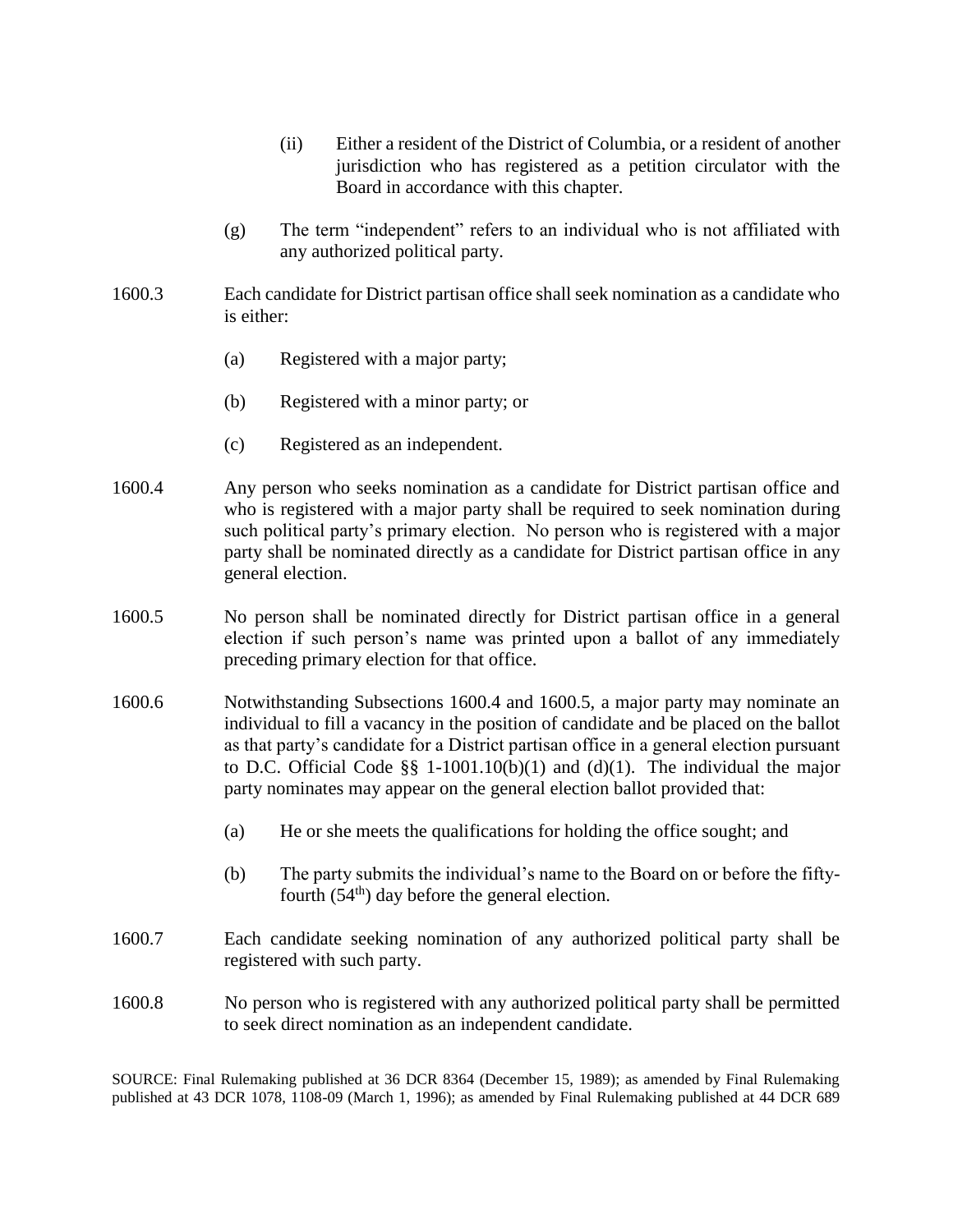(February 7, 1997); as amended by Final Rulemaking published at 60 DCR 5582 (April 12, 2013); as amended by Final Rulemaking published at 61 DCR 625 (January 24, 2014); as amended by Final Rulemaking published at 62 DCR 14744 (November 13, 2015).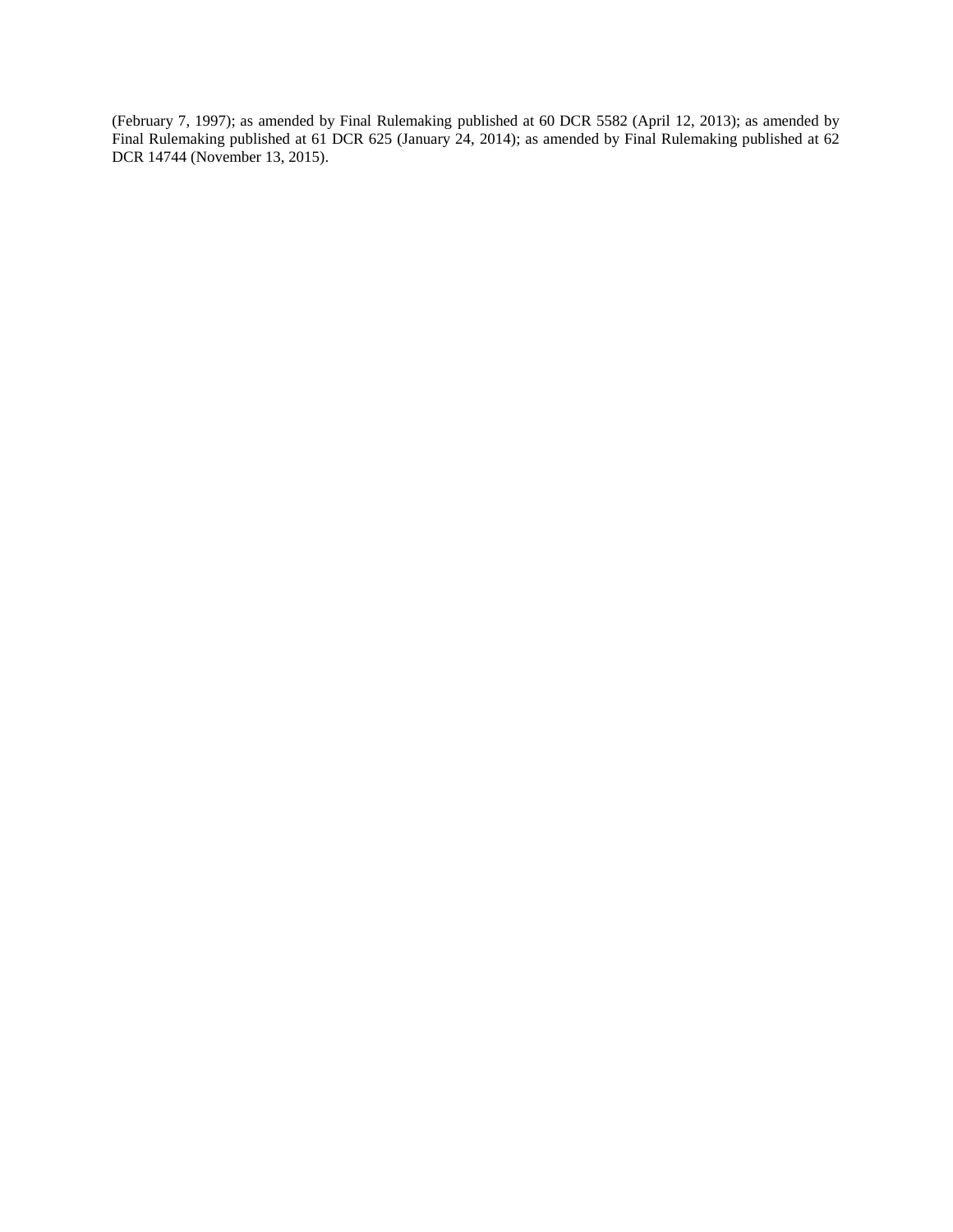#### **1601 APPROVAL OF POLITICAL PARTY NAMES**

- 1601.1 Application for approval of a political party name shall be made on a form prescribed by the Board.
- 1601.2 The application for approval of a political party name shall include the name, address, telephone number, and voter registration number of the chairperson, treasurer, other principal officers, and each member of the duly authorized local committee of such party in the District.
- 1601.3 The Board may reject any name that, in the judgment of the Board, tends to confuse or mislead the public.
- 1601.4 No nominating petition shall be issued to a person seeking nomination as a candidate affiliated with a political party unless the name of such political party has been previously approved by a majority vote of the Board.

SOURCE: Final Rulemaking published at 27 DCR 2763 (June 27, 1980), incorporating the text of Proposed Rulemaking published at 27 DCR 1929, 1947-48 (May 9, 1980); as amended by Final Rulemaking published at 36 DCR 8364, 8365-66 (December 15, 1989); as amended by Final Rulemaking published at 43 DCR 1078, 1109 (March 1, 1996); as amended by Final Rulemaking published at 61 DCR 625 (January 24, 2014).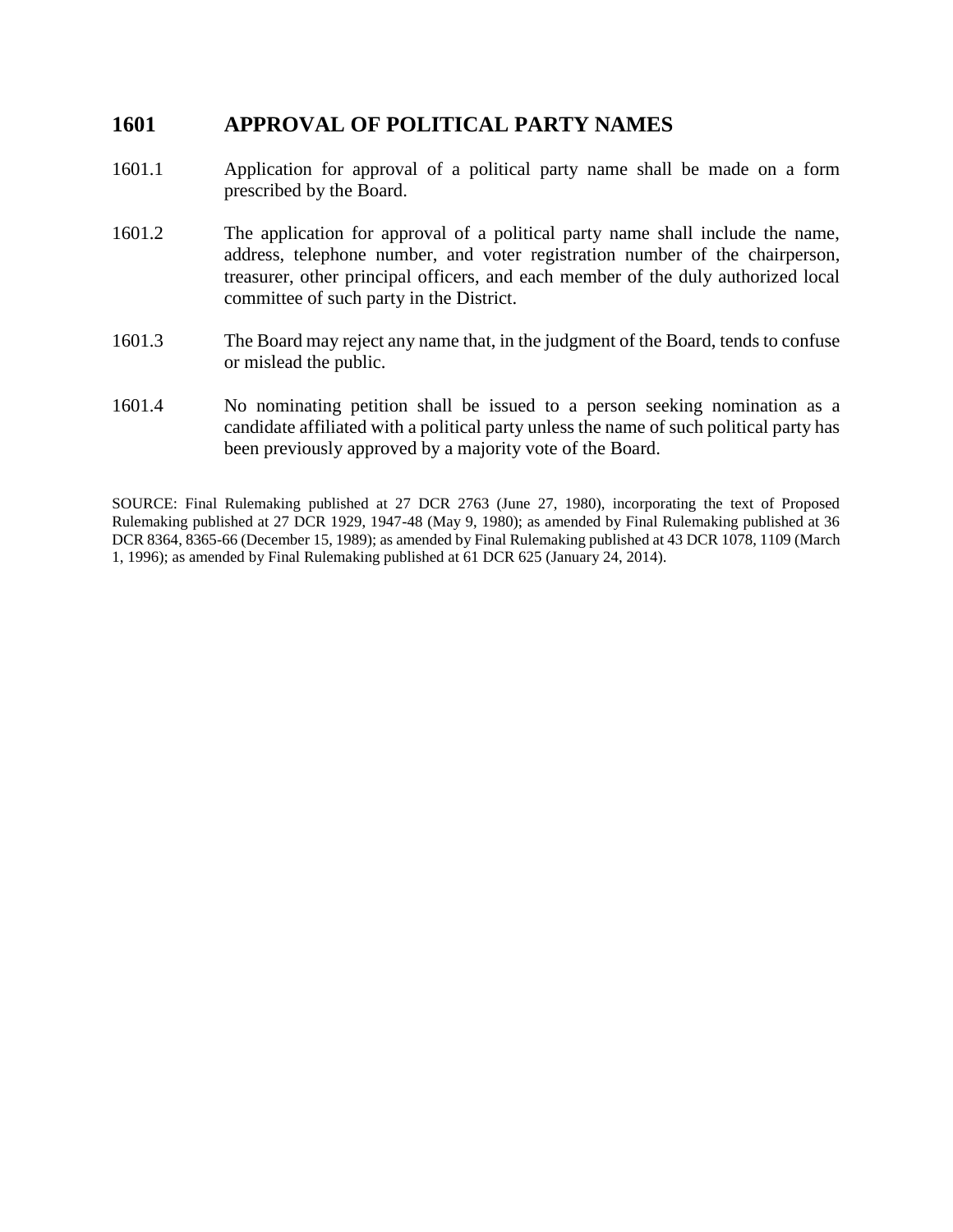## **1602 PETITION FORM**

- 1602.1 A nominating petition form shall be separately prepared and issued by the Executive Director or their designee for each candidate seeking nomination to the office of Delegate, Mayor, Chairman and Members of the Council of the District of Columbia, Attorney General, U.S. Senator, U.S. Representative, Member of the State Board of Education, and Advisory Neighborhood Commissioner.
- 1602.2 The petition shall contain the following information:
	- (a) The name and address of the candidate, registration number, and office to which the candidate seeks nomination;
	- (b) In the case of a District partisan office, either the candidate's political party, or "independent";
	- (c) If the candidate is running from a ward or single-member district, a statement that all signatories shall be registered and be residents of the ward or single-member district from which the candidate seeks nomination;
	- (d) If the candidate is seeking nomination of a major party, a statement indicating that signers of the petition shall be of the same political party as the candidate;
	- (e) If the candidate is seeking direct access nomination, a statement indicating that any registered voter, regardless of party affiliation, may sign the petition; and
	- (f) A circulator's affidavit, providing space for the circulator of a nominating petition to record their name and address. By signing the affidavit, the circulator swears under oath or affirms that they:
		- (1) Are a qualified petition circulator;
		- (2) Personally circulated the petition sheet;
		- (3) Personally witnessed the signing of each signature on the petition sheet; and
		- (4) Inquired whether each signer is a registered voter in the District of Columbia, and where applicable, that the signer is a registered voter in the same political party and/or ward or single-member district as the candidate seeking nomination.
- 1602.3 A candidate shall be permitted to choose a paper and/or electronic nominating petition form. Unless specified, the laws and rules concerning the circulation of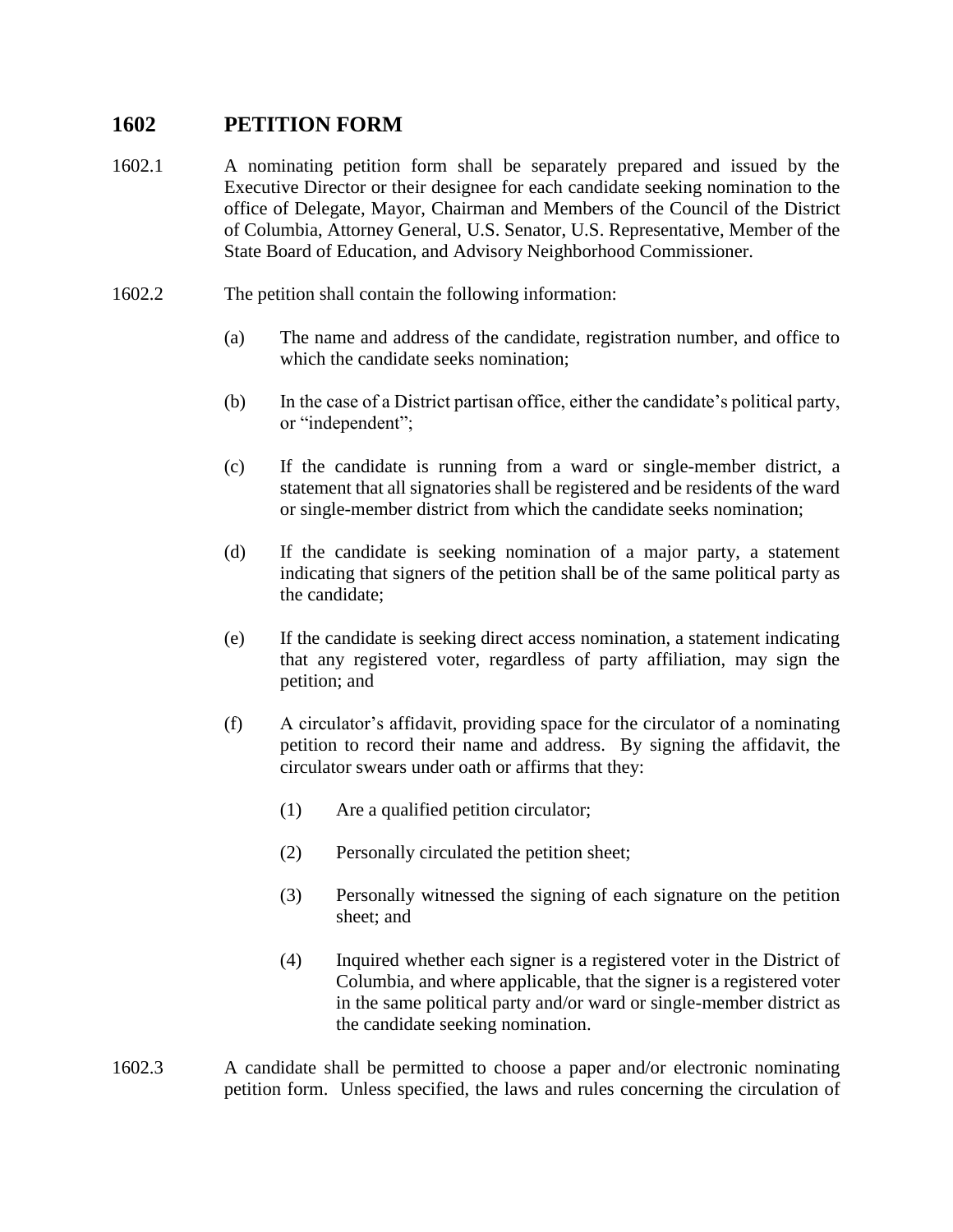petitions, including, but not limited to, the qualifications of circulators, the validity of signatures, and challenges to petitions, shall apply regardless of the format of the petition.

- 1602.4 No nominating petition form, whether in paper or electronic format, shall be issued to any person other than the candidate unless the Board receives written notice from the candidate which authorizes the Board to release petitions in their name. The authorization shall include the following:
	- (a) Candidate's name;
	- (b) Office which the candidate seeks and political party, if the office sought is partisan; and
	- (c) Candidate's signature.
- 1602.5 Each circulator circulating an electronic petition shall register their device inperson at the Board's office. The circulator shall provide a unique and valid email address for account registration and device authentication. No circulator shall have a registered account for electronic petition circulation unless their device has been authenticated.

SOURCE: Final Rulemaking published at 36 DCR 8364, 8366 (December 15, 1989); as amended by Final Rulemaking published at 44 DCR 689 (February 7, 1997); as amended by Final Rulemaking published at 61 DCR 625 (January 24, 2014); as amended by Final Rulemaking published at 65 DCR 5644 (May 18, 2018); as amended by Final Rulemaking published at 69 DCR 001132 (February 11, 2022).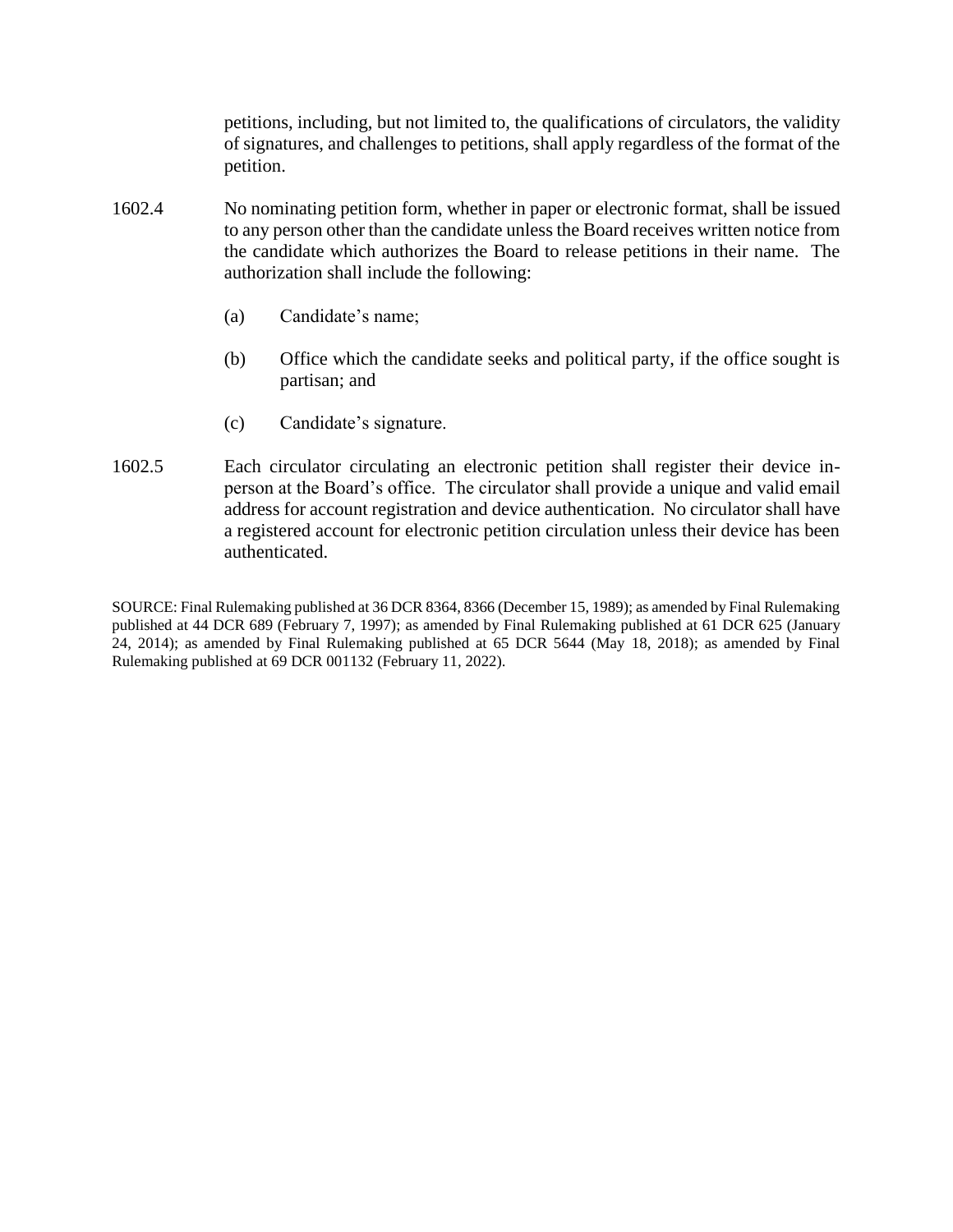#### **1603 SIGNATURE REQUIREMENTS**

- 1603.1 To obtain primary election ballot access, a candidate for the office of Delegate, Mayor, Attorney General, Chairman of the Council, At-Large Member of the Council, U.S. Senator or U.S. Representative shall submit a nominating petition that contains, at a minimum, the lesser of:
	- (a) Two thousand (2,000) valid signatures of registered qualified electors who are registered in the same political party as the candidate; or
	- (b) The valid signatures of one percent (1%) of registered qualified electors of the District who are registered in the same political party as the candidate as shown by the records of the Board as of the 144<sup>th</sup> day before the date of the primary election.
- 1603.2 To obtain primary election ballot access, a candidate for the office of Member of the Council elected from a ward shall submit a nominating petition that contains, at a minimum, the lesser of:
	- (a) Two hundred fifty (250) valid signatures of registered qualified electors who are registered in the same political party and ward as the candidate; or
	- (b) The valid signatures of one percent (1%) of registered qualified electors of the District who are registered in the same political party and ward as the candidate as shown by the records of the Board as of the 144<sup>th</sup> day before the date of the primary election.
- 1603.3 To obtain general or special election (Direct Access Nomination) ballot access, a candidate for the office of Delegate, Mayor, Attorney General, Chairman of the Council, At-Large Member of the Council, U.S. Senator, or U.S. Representative shall submit a nominating petition that contains, at a minimum, the lesser of:
	- (a) Three thousand (3,000) valid signatures of registered qualified electors in the District; or
	- (b) The valid signatures of one and one-half per cent (1.5%) of registered qualified electors of the District as shown by the records of the Board as of the 144th day before the date of the election.
- 1603.4 To obtain general or special election (Direct Access Nomination) ballot access, a candidate for the office of Member of the Council from a ward shall submit a nominating petition that contains the valid signatures of at least five hundred (500) registered qualified electors who are registered in the same ward as the candidate.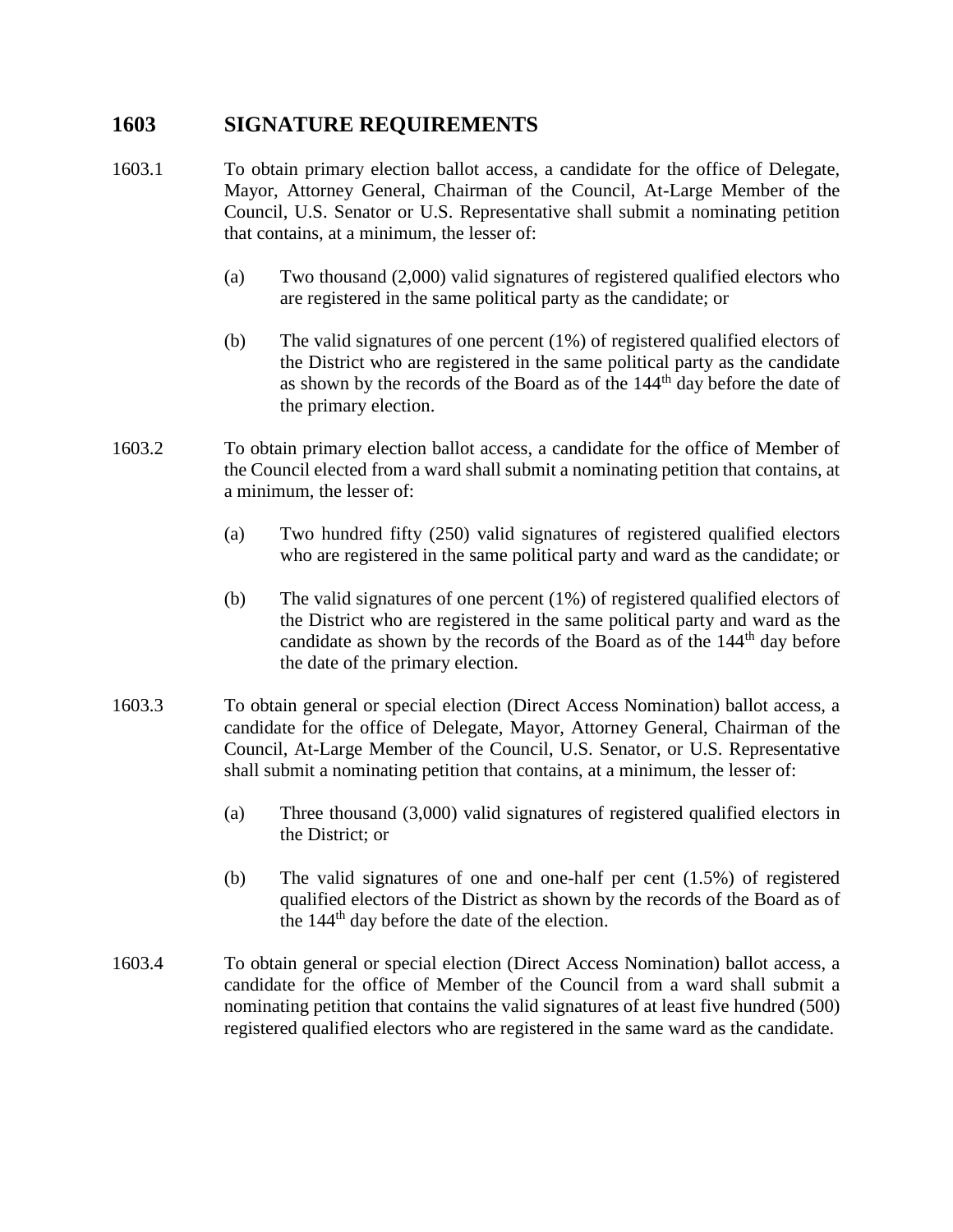- 1603.5 To obtain ballot access, a candidate for the office of Member of the State Board of Education elected at-large shall submit a nominating petition that contains the valid signatures of at least one thousand (1,000) registered qualified electors.
- 1603.6 To obtain ballot access, a candidate for the office of Member of the State Board of Education elected from a ward shall submit a nominating petition that contains the valid signatures of at least two hundred (200) registered qualified electors who are registered in the same ward as the candidate.
- 1603.7 To obtain ballot access, a candidate for the office of Advisory Neighborhood Commissioner shall submit a nominating petition that contains the valid signatures of at least twenty-five (25) registered qualified electors who are registered in the same single-member district as the candidate.
- 1603.8 [REPEALED].
- 1603.9 Notwithstanding the signature requirements specified in subsections 1603.3 through 1603.7 of this section, to obtain ballot access for the November 3, 2020 General Election:
	- (a) A candidate for the office of Delegate, At-Large Member of the Council, U.S. Senator, or U.S. Representative shall submit a nominating petition that contains the valid signatures of at least two hundred fifty (250) registered qualified electors in the District;
	- (b) A candidate for the office of Member of the Council elected by ward shall submit a nominating petition that contains the valid signatures of at least one hundred fifty (150) registered qualified electors who are registered in the same ward as the candidate;
	- (c) A candidate for the office of Member of the State Board of Education elected at-large shall submit a nominating petition that contains the valid signatures of at least one hundred fifty (150) registered qualified electors in the District;
	- (d) A candidate for the office of Member of the State Board of Education elected from a ward shall submit a nominating petition that contains the valid signatures of at least fifty (50) registered qualified electors who are registered in the same ward as the candidate; and
	- (e) A candidate for the office of Advisory Neighborhood Commissioner shall submit a nominating petition that contains the valid signatures of at least ten (10) registered qualified electors who are registered in the same singlemember district from which the candidate seeks election.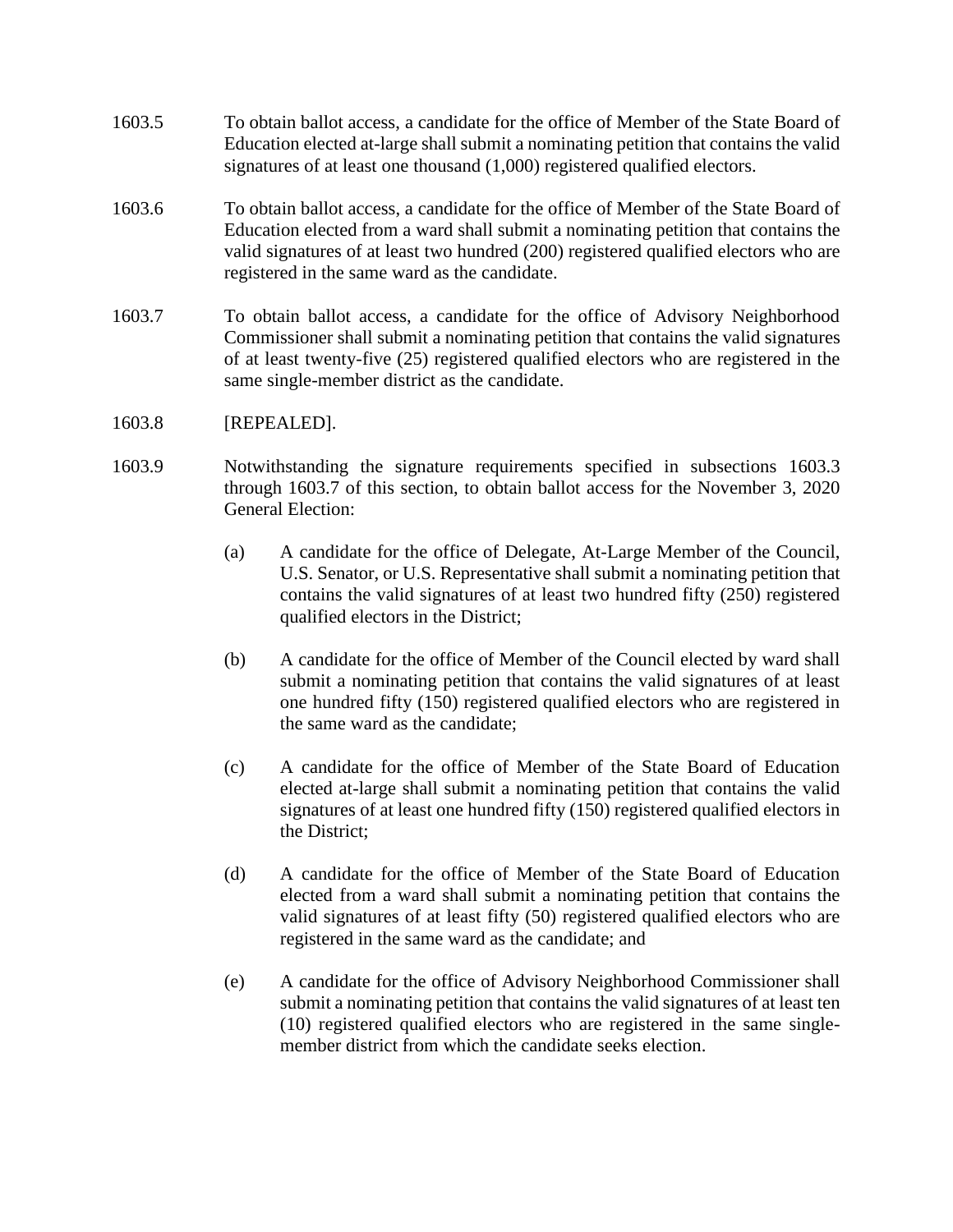SOURCE: Final Rulemaking published at 27 DCR 2763 (June 27, 1980), incorporating the text of Proposed Rulemaking published at 27 DCR 1929, 1948 (May 9, 1980); as amended by Final Rulemaking published at 35 DCR 2006, 2020-21 (March 11, 1988); as amended by Final Rulemaking published at 36 DCR 8364, 8366 (December 15, 1989); as amended by Final Rulemaking published at 44 DCR 689 (February 7, 1997); as amended by Final Rulemaking published at 61 DCR 625 (January 24, 2014); as amended by Final Rulemaking published at 61 DCR 7021 (July 11, 2014); as amended by the Ballot Access Modernization Amendment Act of 2016, effective October 8, 2016 (D.C. Law 21-0160; 63 DCR 10775 (August 26, 2016)); as amended by Final Rulemaking published at 67 DCR 10944 (September 11, 2020).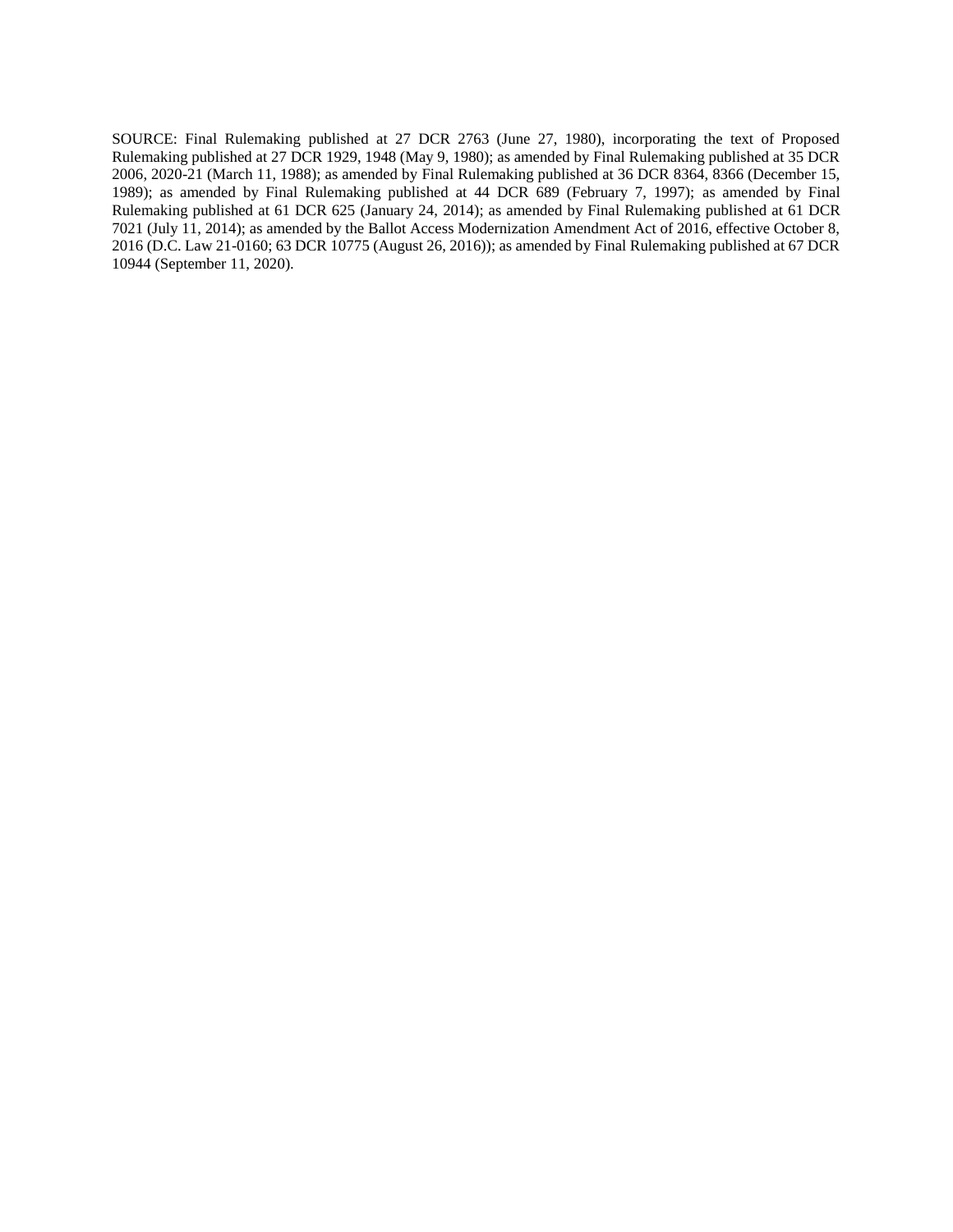#### **1604 NON-RESIDENT CIRCULATORS**

- 1604.1 Each petition circulator who is not a resident of the District of Columbia shall, prior to circulating a petition, complete and file in-person at the Board's office a Non-Resident Petition Circulator Registration Form in which he or she:
	- (a) Provides the name of (and office sought by) the candidate in support of which he or she will circulate the petition;
	- (b) Provides his or her name, residential address, telephone number, and email address;
	- (c) Swears under oath or affirms that he or she is at least eighteen (18) years of age;
	- (d) Acknowledges that he or she has received from the Board information regarding the rules and regulations governing the applicable petition circulation process, and that he or she will adhere to such rules and regulations; and
	- (e) Consents to submit to the Board's subpoena power and to the jurisdiction of the Superior Court of the District of Columbia for the enforcement of Board subpoenas.
- 1604.2 Each non-resident petition circulator shall present proof of residence to the Board at the time he or she files the Non-Resident Petition Circulator Registration Form. Valid proof of residence is any official document showing the circulator's name and residence address. Acceptable forms of proof of residence include:
	- (a) A copy of a current and valid government-issued photo identification;
	- (b) A copy of a current (the issue, bill, or statement date is no earlier than ninety (90) days before the beginning of the petition circulation period) utility bill, bank statement, government check, or paycheck;
	- (c) A copy of a government-issued document; or
	- (d) A copy of any other official document, including leases or residential rental agreements, occupancy statements from homeless shelters, or tuition or housing bills from colleges or universities.

SOURCE: Final Rulemaking published at 36 DCR 8364, 8366 (December 15, 1989); as amended by Final Rulemaking published at 60 DCR 5582 (April 12, 2013); as amended by Final Rulemaking published at 61 DCR 625 (January 24, 2014); as amended by Final Rulemaking published at 62 DCR 14744 (November 13, 2015).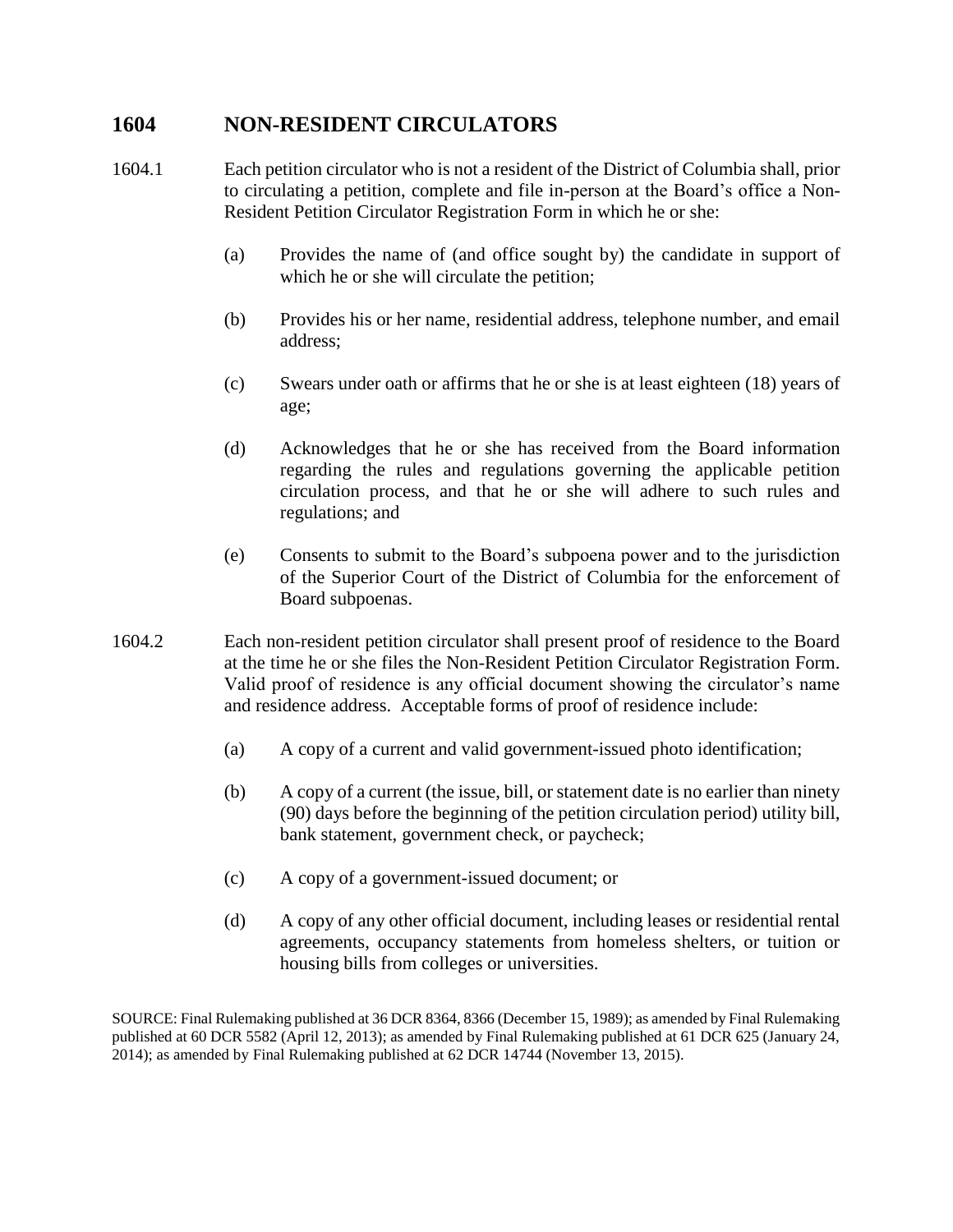## **1605 FILING PETITIONS**

1605.1 Before the nominating petition is filed:

- (a) Any petition pages circulated in an electronic format shall be printed at the Board's office and signed by the individual circulator who collected the signatures; and
- (b) All sheets which comprise the petition shall be assembled and serially numbered.
- 1605.2 The nominating petition and supporting affidavits, as well as the candidate's Declaration of Candidacy as required pursuant to Chapter 6 of this title, shall be filed in-person at the Board's office no later than 5:00 p.m. on the 90th day preceding the election ("petition filing deadline"). Any candidate may file petition supplements prior to the petition-filing deadline, provided that the supplements are accompanied by an affidavit executed by the person filing them. All petitions and supplements shall be received by the Executive Director or his or her designee if filed on or before the petition-filing deadline.
- 1605.3 Within three (3) business days following the petition-filing deadline, the Executive Director or his or her designee shall issue a preliminary determination of petition sufficiency. In order to be determined sufficient, a petition nominating a candidate shall:
	- (a) Contain the minimum statutory number of signatures required to obtain ballot access for the office sought;
	- (b) Be accompanied by an affidavit executed by the person filing the petition, attesting that to the best of his or her knowledge, the petition is complete and contains the legally required number of valid signatures; and
	- (c) Be on a form issued by the Executive Director or his or her designee in accordance with the rules of this chapter.
- 1605.4 In determining whether the minimum statutory number of signatures is contained in the nominating petition, the Executive Director or his or her designee shall not count any signatures submitted on petition pages that fail to include a completed circulator's affidavit or any signatures of registered voters who submitted a written notarized request to disallow the voter's signature from being counted on the petition; provided, that the request shall be received prior to the time the petition is filed.
- 1605.5 Notice of the Executive Director's preliminary determination of petition sufficiency shall be served immediately by email or first-class mail upon each candidate.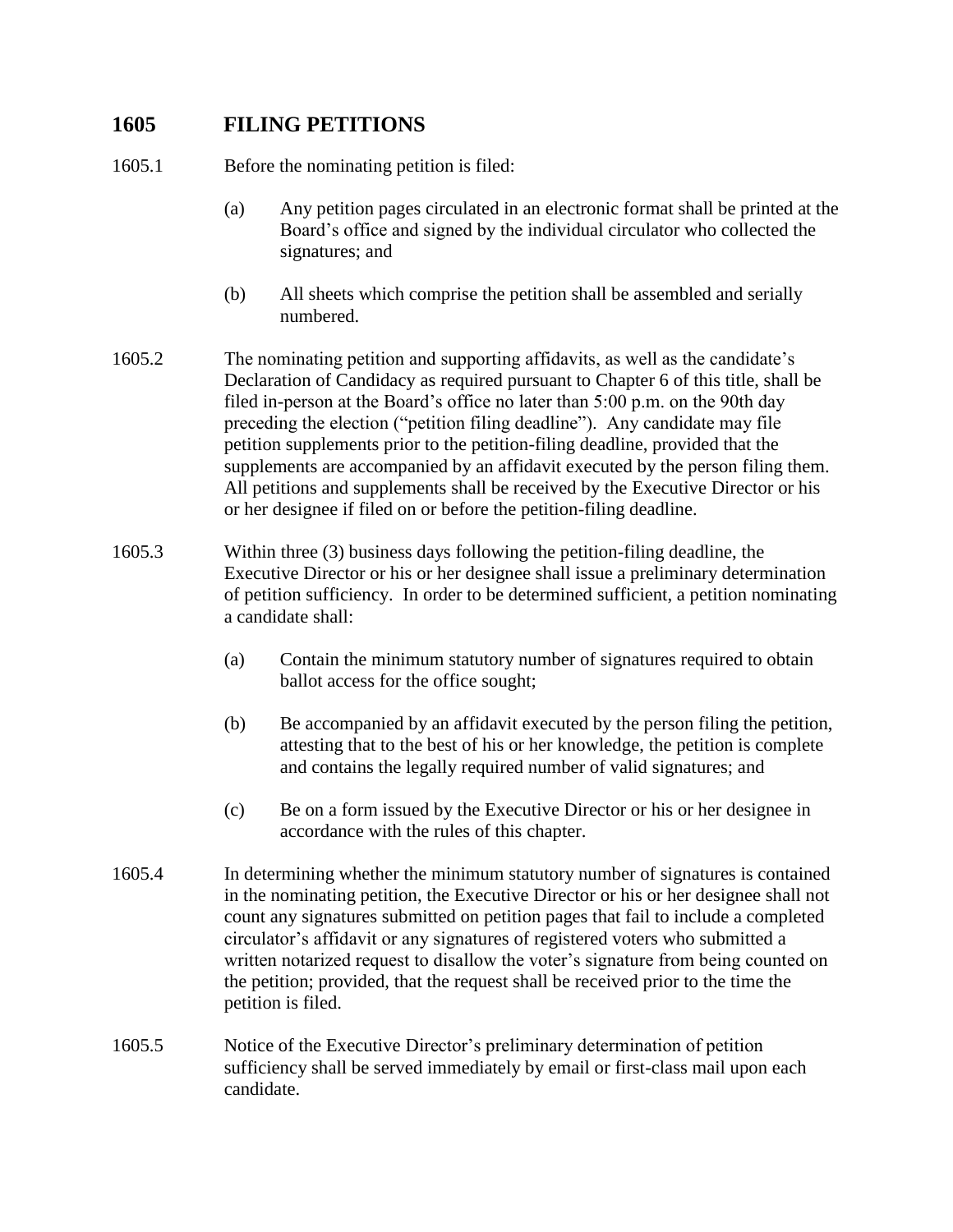| 1605.6  | In the event that it is determined that a candidate's nominating petition is<br>insufficient, the candidate's nominating petition shall nevertheless be posted for<br>the challenge period specified in D.C. Official Code $\S$ 1-1001.08 (o) (2011 Repl.),<br>along with the Executive Director's preliminary determination. |
|---------|-------------------------------------------------------------------------------------------------------------------------------------------------------------------------------------------------------------------------------------------------------------------------------------------------------------------------------|
| 1605.7  | Within three (3) days of issuing a notice of an adverse determination, a candidate<br>aggrieved by the decision may file a written notice of appeal with the Board, duly<br>signed by the candidate and specifying concisely the grounds for appeal.                                                                          |
| 1605.8  | The Board shall hold a hearing on the appeal within three (3) days after receipt of<br>the appeal notice.                                                                                                                                                                                                                     |
| 1605.9  | The hearing shall be conducted in accordance with the procedures provided in the<br>District of Columbia Administrative Procedure Act, (D.C. Official Code §§ 2-501<br><i>et seq.</i> (2011 Repl.)), and may be heard by a one-member panel (D.C. Official<br>Code § 1-1001.05 (g) $(2011 \text{ Repl.}))$ .                  |
| 1605.10 | Any appeal from a decision of a one-member panel to the full Board shall be<br>taken in the manner prescribed by D.C. Official Code $\S$ 1-1001.05 (g) (2011<br>Repl.); however, in no case shall the time allowed for the appeal exceed fourteen<br>(14) calendar days from the date of decision of the one-member panel.    |

SOURCE: Final Rulemaking published at 36 DCR 8364, 8366 (December 15, 1989); as amended by Final Rulemaking published at 61 DCR 625 (January 24, 2014); as amended by Emergency and Proposed Rulemaking published at 65 DCR 2736 (March 16, 2018)(Expires July 5, 2018); as amended by Final Rulemaking published at 65 DCR 5644 (May 18, 2018).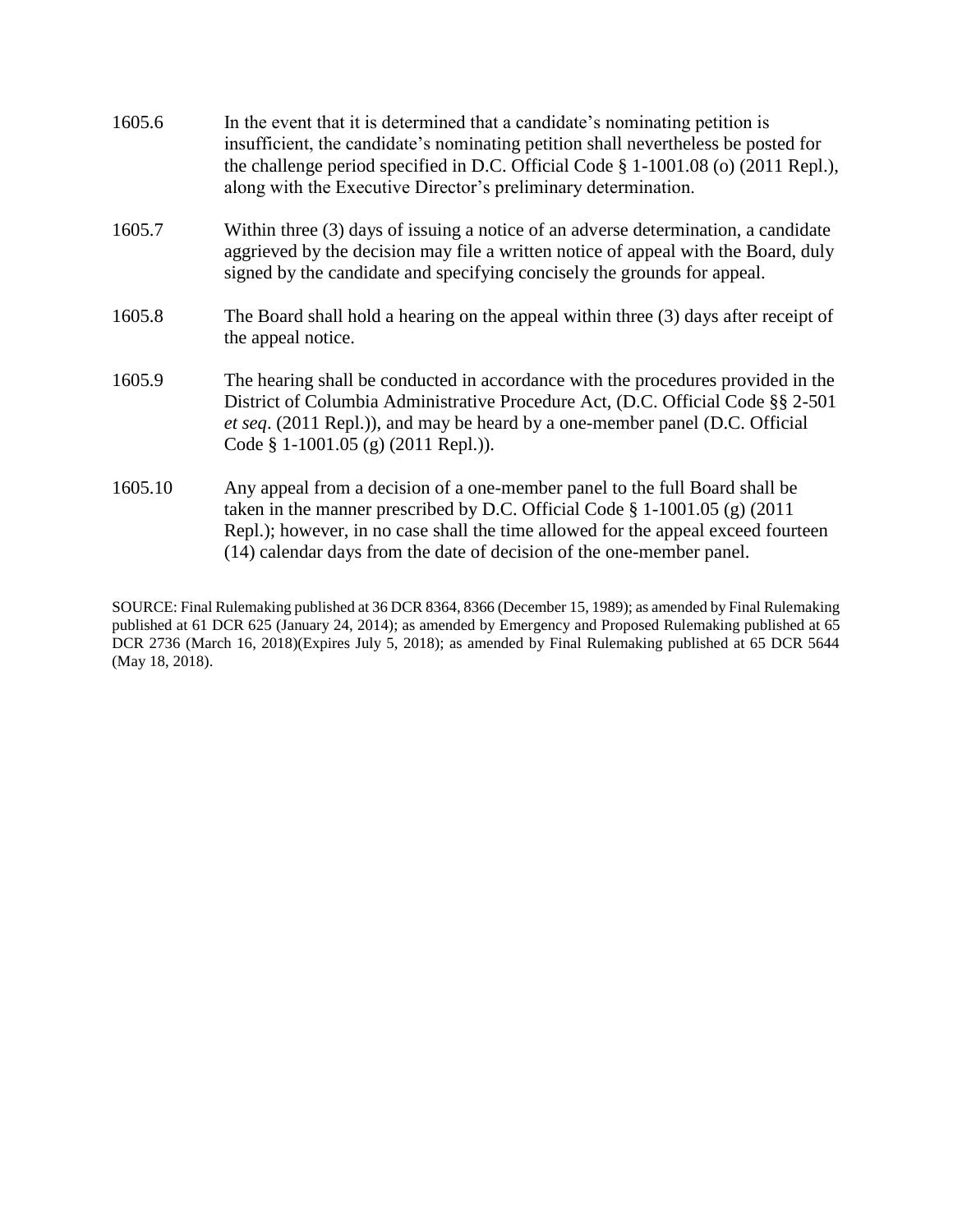#### **1606 PETITION CHALLENGES**

- 1606.1 The Executive Director or his or her designee shall post nominating petitions, or facsimiles thereof, in the Board's office for public inspection and opportunity for challenge for ten (10) days, including Saturdays, Sundays, and holidays, beginning on the third (3rd) calendar day after the petition-filing deadline required by law.
- 1606.2 Except as provided in this section, the Board shall adjudicate the validity of each properly filed challenge in accordance with the procedures prescribed in chapter 4 of this title. A challenge is properly filed if it:
	- (a) Cites the alleged signature or circulator requirement defects, as set forth in the signature validity rules of this chapter, by line and page;
	- (b) Is signed and submitted in-person at the Board's office by a qualified elector within the ten (10)-day posting period; and
	- (c) Alleges the minimum number of signature defects which, if valid, would render the prospective candidate ineligible for ballot access.
- 1606.3 Within three (3) working days of receipt of a properly filed challenge, the General Counsel or his or her designee shall serve a copy of the challenge upon the candidate in-person, by first-class mail, or email.
- 1606.4 After the receipt of a properly filed challenge, the Board's staff shall search the Board's registration records to prepare a recommendation to the Board as to the validity of the challenge. The scope of the search shall be limited to matters raised in the challenge. In the event Board staff discovers a fatal defect either on the face of a petition or pursuant to a record search concerning a specific allegation or challenge, the Board may, on its own motion, declare any signature(s) invalid, notwithstanding the defect was not alleged or challenged; alternatively, the Board, in its discretion, may waive any formal error.
- 1606.5 The Board shall receive evidence in support of and in opposition to the challenge and shall rule on the validity of the challenge no more than twenty (20) days after the challenge has been filed. The Board shall consider any other evidence as may be submitted, including but not limited to, documentary evidence, affidavits, and oral testimony.
- 1606.6 The Board, in view of the fact that it shall hear and determine the validity of the challenge within a limited time, may limit examination and cross-examination of witnesses to the following:
	- (a) Objections and specifications of such objections, if any, to the nominating petition; and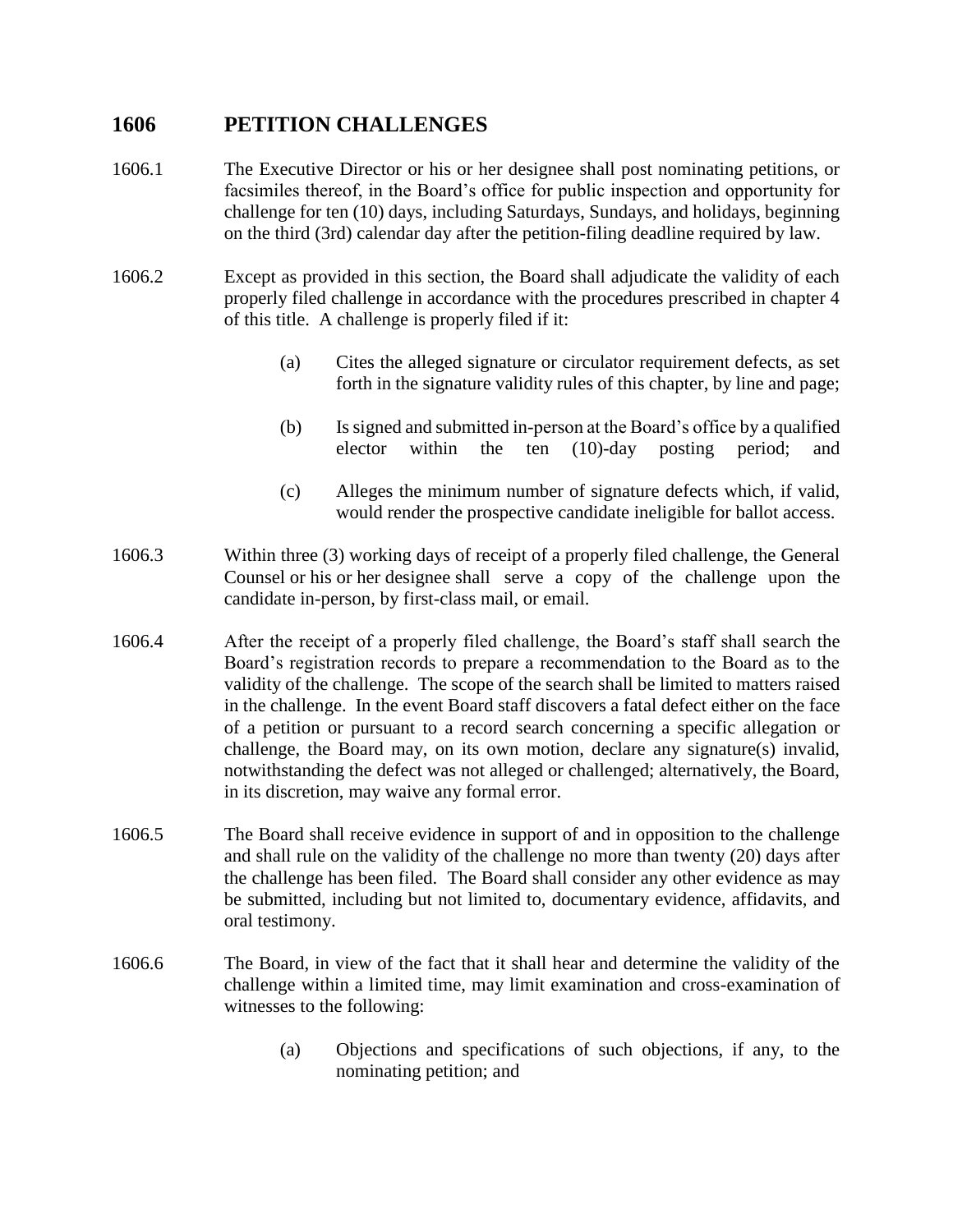- (b) Objections and specifications of such objections, if any, to the petition challenge.
- 1606.7 Based upon the evidence received, the Board shall either reject or uphold the challenge, and accordingly grant or deny ballot access to the candidate whose petition was challenged.
- 1606.8 If a one (1)-member Board panel makes a determination on the validity of a challenge, either the challenger or any person named in the challenged petition as a nominee may apply to either the full Board or the District of Columbia Court of Appeals for a review of such determination within three (3) days after the announcement of the one (1)-member panel determination; provided that any appeal to the full Board must be made in time to permit the Board to resolve the matter by no later than twenty (20) days after the challenge has been filed. An appeal from a full Board determination to the Court of Appeals shall be made within three (3) days.
- 1606.9 If at the expiration of the challenge period referred to in this section, no challenge has been filed with respect to a nominating petition, the Executive Director, or his or her designee, shall certify the candidate, and the candidate's name shall be printed on the ballot.

SOURCE: Final Rulemaking published at 27 DCR 2763 (June 27, 1980), incorporating the text of Proposed Rulemaking published at 27 DCR 1929, 1949-50 (May 9, 1980); as amended by Final Rulemaking published at 36 DCR 8364, 8366 (December 15, 1989); as amended by Final Rulemaking published at 48 DCR 11722 (December 28, 2001); as amended by Final Rulemaking published at 49 DCR 2737 (March 22, 2002); as amended by Final Rulemaking published at 61 DCR 625 (January 24, 2014).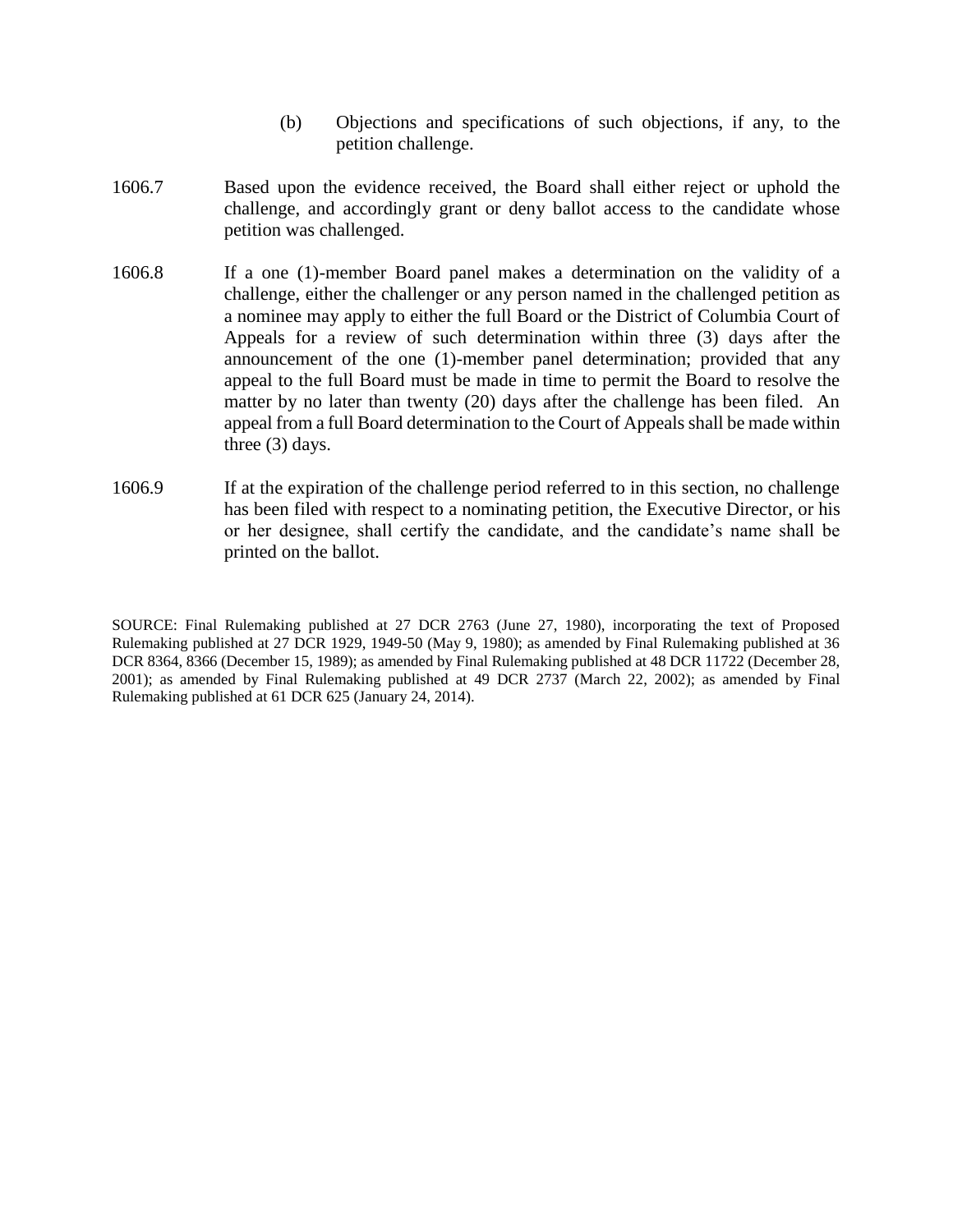## **1607 VALIDITY OF SIGNATURES**

1607.1 Once a nominating petition has been challenged pursuant to this chapter, a signature shall not be counted as valid in any of the following circumstances:

- (a) The signer's voter registration was designated as inactive on the voter roll at the time the petition was signed;
- (b) The signer, according to the Board's records, is not registered to vote at the address listed on the petition at the time the petition was signed; provided that an address on a petition which is different than the address which appears on the Board's records shall be deemed valid if the signer's current address is within boundary from which the candidate seeks nomination, and the signer files a change of address form with the Board during the first 10 days following the date on which a challenge to the nominating petition is filed.
- (c) The signature is a duplicate of a valid signature;
- (d) The signature is not dated;
- (e) The petition does not include the address of the signer;
- (f) The petition does not include the name of the signer where the signature is not sufficiently legible for identification;
- (g) The circulator of the petition sheet was not a qualified petition circulator at the time the petition was signed;
- (h) The circulator of the petition failed to complete all required information in the circulator's affidavit;
- (i) The signature is not made by the person whose signature it purports to be, provided that registered voters who are unable to sign their names may make their marks in the space for signature. These marks shall not be counted as valid signatures unless the persons witnessing the marks shall attach to the petition affidavits that they explained the contents of the petitions to the signatories and witnessed their marks;
- (j) Reserved;
- (k) Reserved;
- (l) Reserved;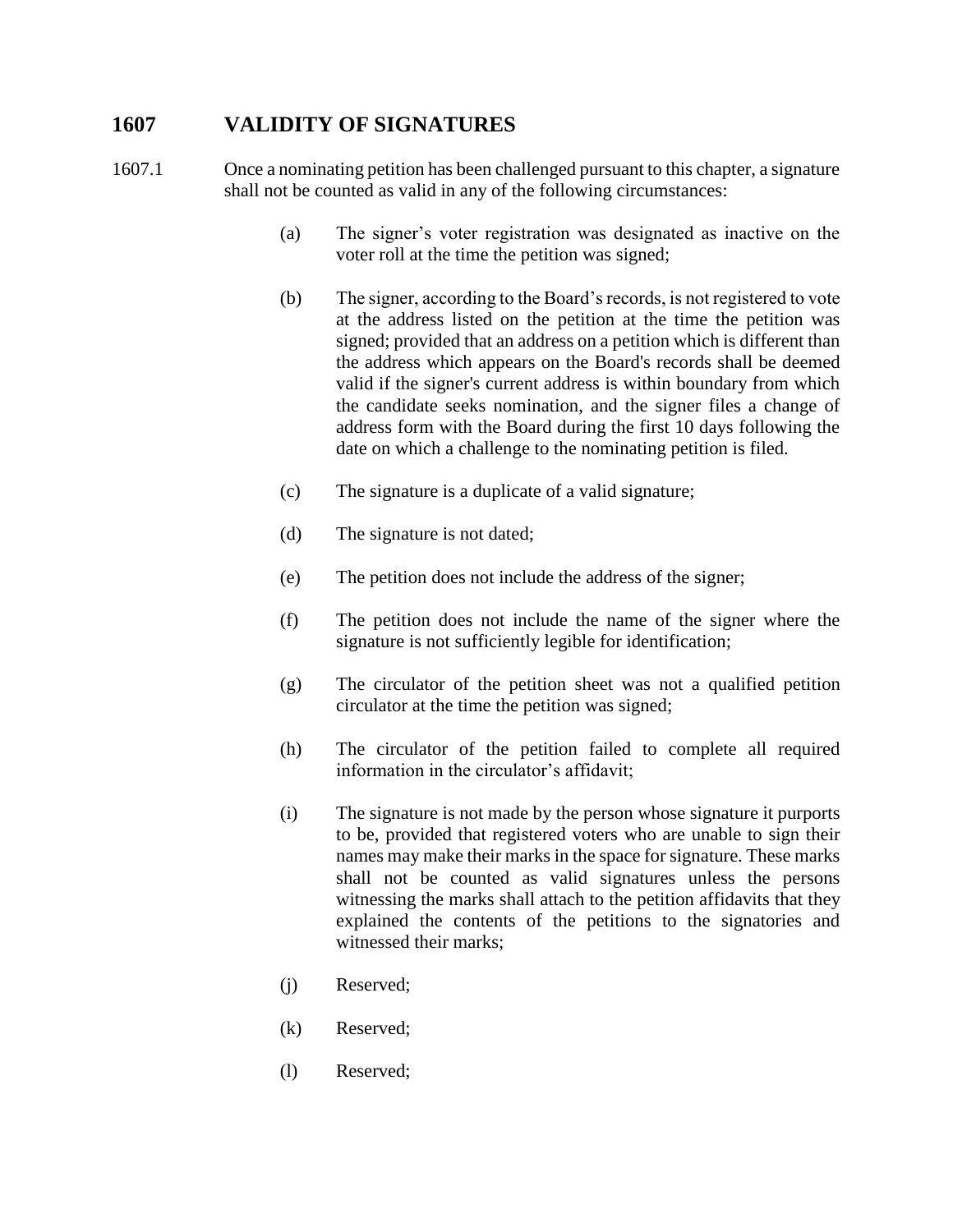- (m) The signer is not a registered voter in the ward or Single-Member District from which the candidate seeks nomination at the time the petition was signed; or
- (n) On a petition to nominate a candidate in a primary election, the signer is not registered to vote in the same party as the candidate at the time the petition is signed.

SOURCE: Final Rulemaking published at 36 DCR 8364, 8368 (December 15, 1989); as amended by Final Rulemaking published at 39 DCR 2467, 2511 (April 10, 1992); as amended by Final Rulemaking published at 43 DCR 1078, 1109 (March 1, 1996); as amended by Final Rulemaking published at 48 DCR 11725 (December 28, 2001); as amended by Final Rulemaking published at 49 DCR 2740 (March 22, 2002); as amended by Final Rulemaking published at 51 DCR 5072 (May 14, 2004); as amended by Final Rulemaking published at 51 DCR 7434 (July 30, 2004); as amended by Final Rulemaking published at 60 DCR 5582 (April 12, 2013); as amended by Final Rulemaking published at 61 DCR 625 (January 24, 2014).